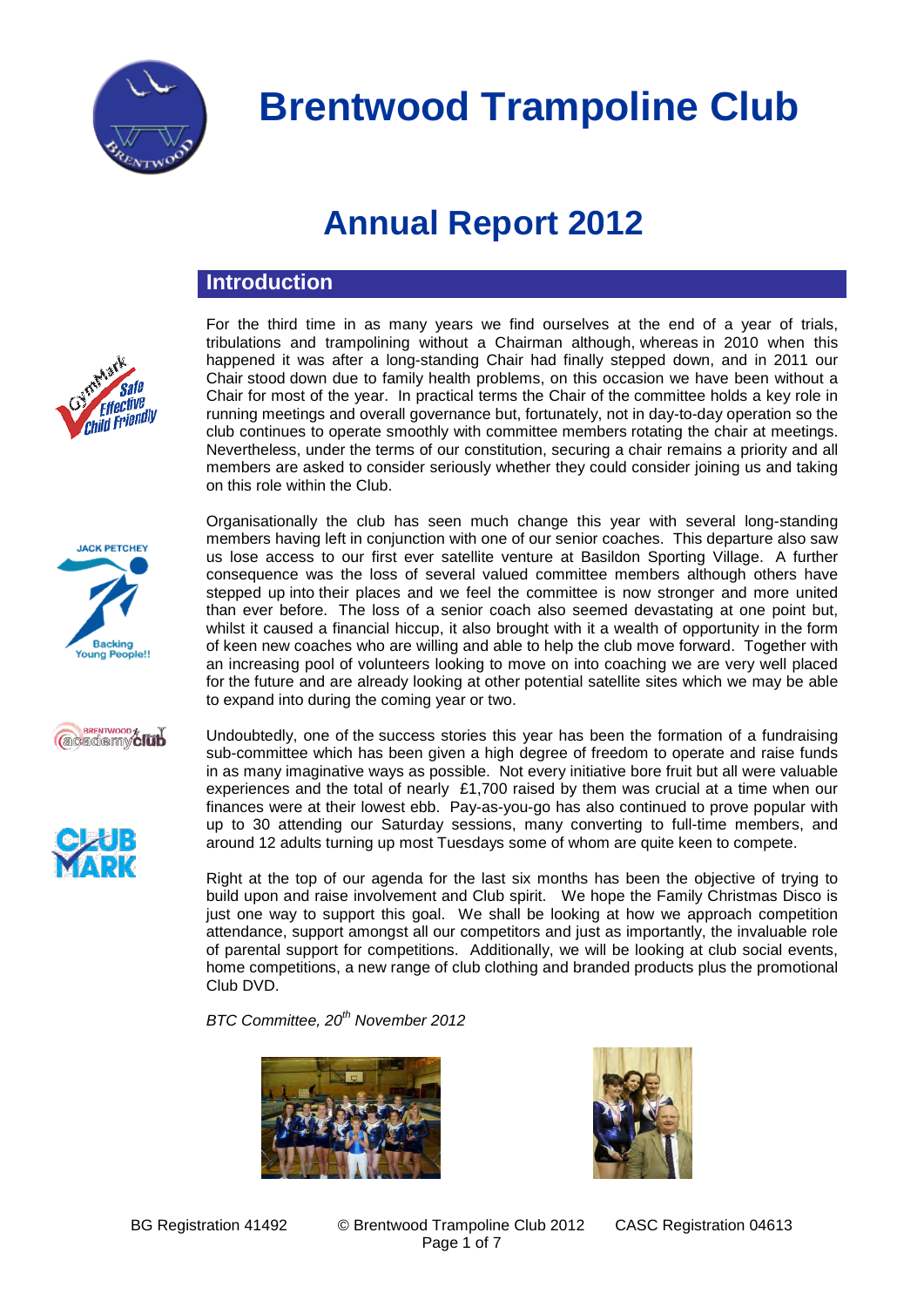

#### **Treasurer's Report**



As for almost every person, 2011-12 has been a really tough year for finances and the Club has experienced rising costs for all our activities, combined with reduced external funding. In spite of this, I am pleased to report that we have managed to end the year with a tiny loss of just under £90 from 2010-11.

In previous years we were fortunate to have sufficient financial reserves to enable us to maintain membership fee's at the same levels since 2008. Unfortunately this could not last forever. It became necessary to raise fees and the new rates were introduced in April 2012. It is always the Club's goal to keep costs to members as low as possible so this minimal increase was combined with several other initiatives that were introduced with great success.

The first of these was the establishment of a fundraising team with a target of £1500 to raise during the year. They immediately rose to the challenge and have been very busy organising several events such as 'Name the Easter Bunny', the Jubilee Jump Sponsored Bounce and numerous school holiday Tramp Camp's. All their efforts have resulted in almost £1700 being raised - an excellent achievement in their first year and only possible by their hard work combined with a great response from our club members and their families. A big thank you to everyone who has supported any of the fundraising activities – look out for more of these during 2013 and thank you in advance for any support you can give to them.

We have also played host to two home competitions - a regional grading and the annual Brentwood Open. Both were very successful and are a vital extra source of income for the Club.

We also applied for and won funding for a 'Sportivate' national sporting initiative to get more young people into sport by offering a course of free sessions. Not only does this generate extra income but we also gain new club members. Sportivate is available again during 2012-13 and we plan to run a new scheme during early 2013.

Our Club assets have increased in value during the year with the purchase of two new 4x4 trampolines. Lottery funding was obtained for the majority of the costs with the Club spending just under £2000 to make up the shortfall. This was our only significant purchase during the financial year.

Brentwood County Council's Academy Club scheme contributed £250 to the Club although this amount has now dropped to £200 for 2012-13 and no further funding is expected after this.

The annual accounts have been independently audited and have been signed off as accurate and reliable. If you wish to see a copy please ask. A budget is currently being prepared for the forthcoming year and I am confident that we are on a stable financial footing for 2012-13.

*Angela Cremer Treasurer, 20th November 2012*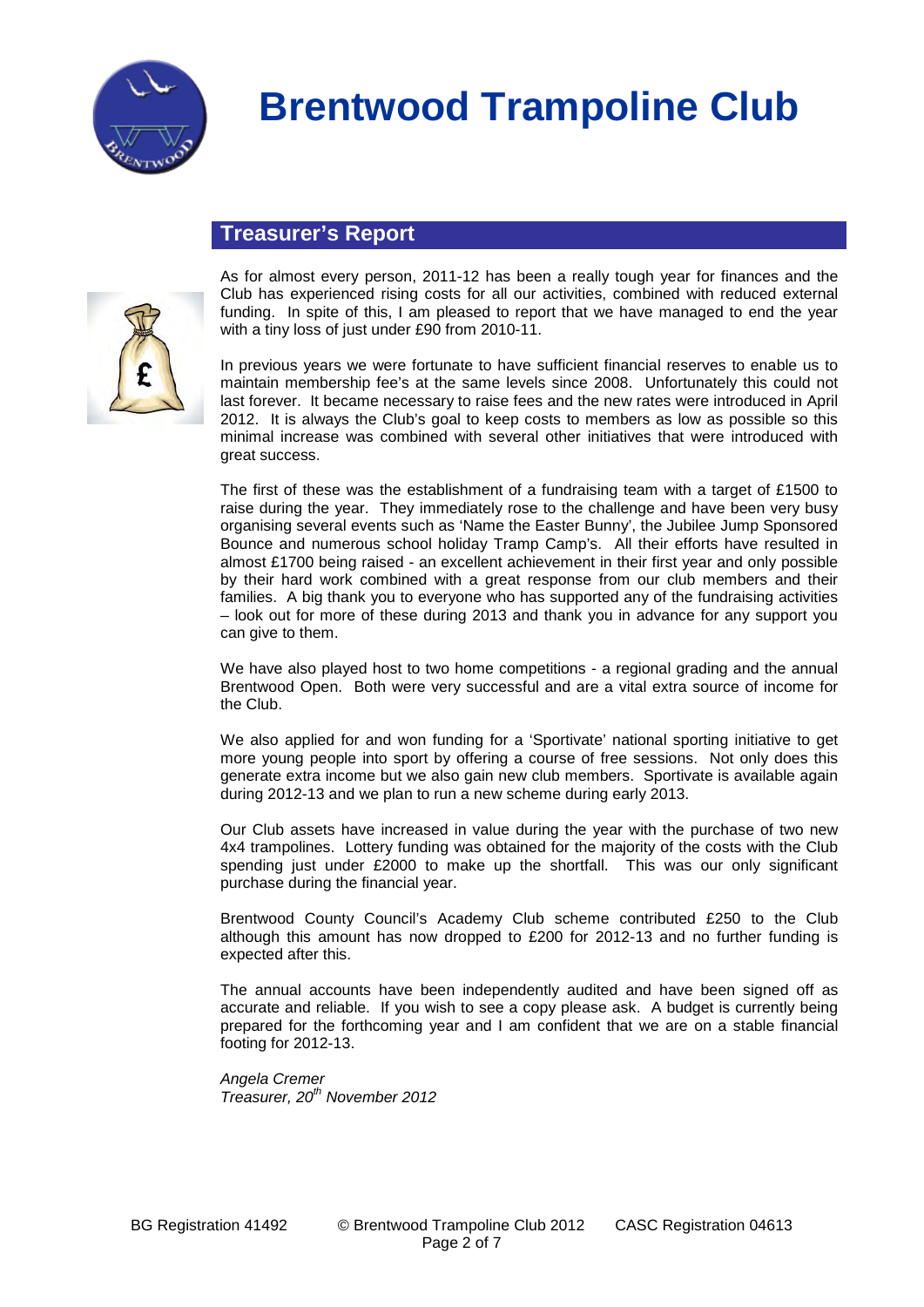

#### Coaching Report

As a club that focuses primarily on competition it has been good to see progression being made across the club with over three-quarters of our competitive members seeing grade progression through the year, nearly one-quarter of them now qualified two grades above where they were competing last Autumn (Eitan Robinson, Ellie Moreton, Faith Everett, Georgia Tyrrell, Maddie Merritt, Monica Dowling, Ramiyah Kendall, Tegan Roycroft & Vanessa Lewis)!

We have continued to build at regional level, and yet again we have enjoyed quality results, seeing our youngsters not only occupying podium places but advancing towards national competitive honours with several ready to join our existing members next season.

Already, there are others showing signs of hitting the targets ready to move towards Regional D, the launch pad into the National Program.



Despite some major changes within the club over the past year (as a consequence of one of our senior coaching staff departing with a number of regional & national competitors), we have increased the proportion of competitive members at National level and only seen a small reduction in the proportion competing at higher regional levels although this does afford us an excellent opportunity as new members have been joining to take up the baton.

We continue to shine at national level, and for a small club achieve remarkable results. Victoria joined us midway through last season adding to the strength at Fig B and has

represented us well in domestic and international events. 6th place at nationals plus 4th place in the Dave Ward Hunt Cup was a fabulous result in a strong international field. Susanna, although moving up to Fig B has demonstrated her determination to achieve, gaining 6th place at last year's National finals, winning the National Schools and gaining 3rd place at the prestigious Loule Cup. Faith continues to progress very well and will be joining our Fig B gymnasts next season. Her highlight of the year was gaining 3rd place with Susanna in the Synchro at the Dave Ward Hunt Cup. Josh has also competed well all year with some very prestigious results culminating in two Great Britain selections plus his selection for the Youth Olympic Festival to be held in Sydney Australia in January. Lauren, having already competed well at National C, will be joined by Maddie, Georgie and Vanessa for the 2012/13 season.

Of course, not all members are competitively minded and it is good to see their skills improving as well. Recently we have introduced a slight change to our floor organisation during training which should benefit the more recreational members and, possibly, give them the confidence to move on into competition. By positioning our more junior coaches in the middle of the training floor other, more experienced coaches, are better able to help them and we hope this will benefit all, coaches and members alike.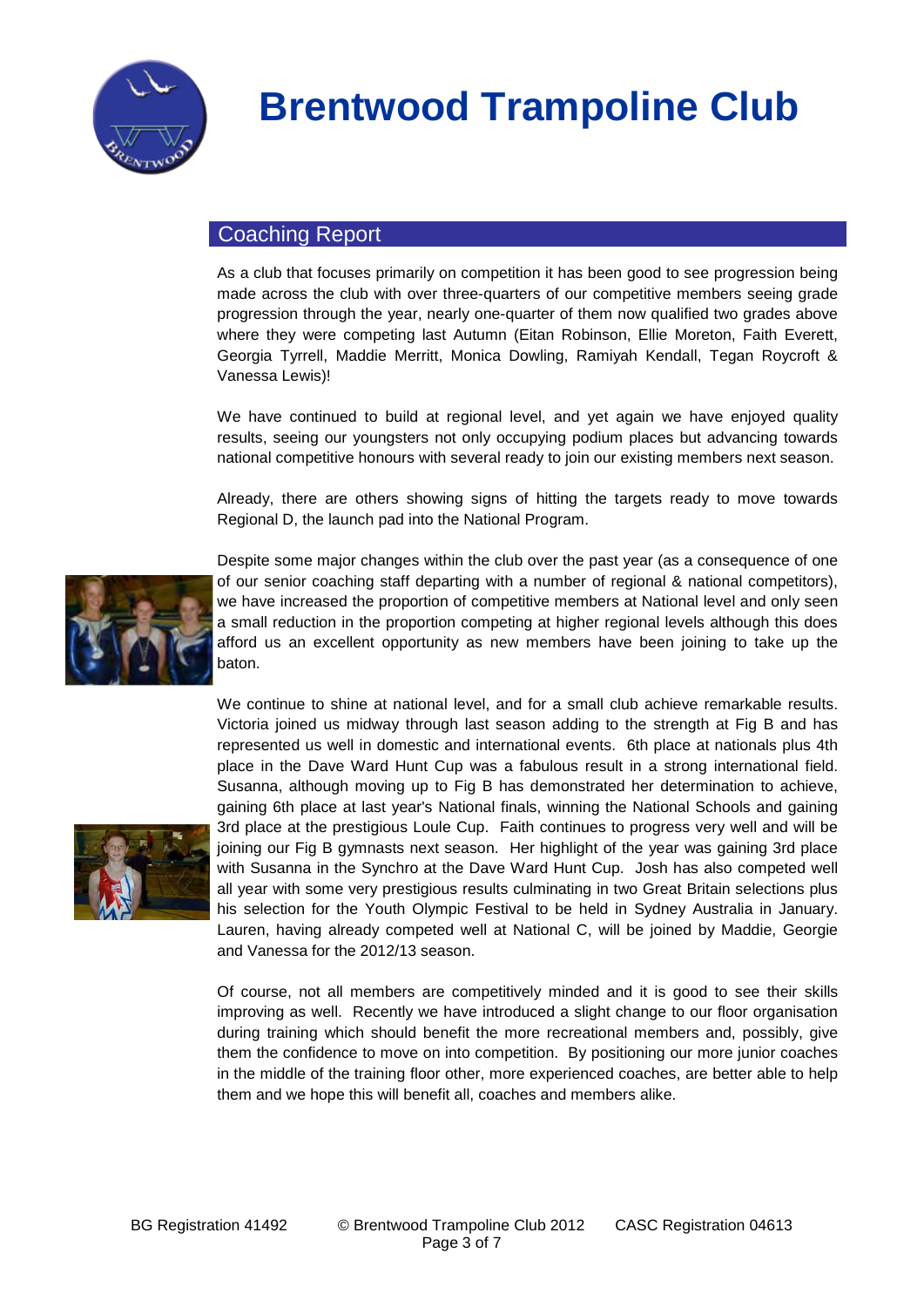

We are pleased to see several of our parents stepping up to qualify as judges which is a requirement to continue to enter large numbers into regional and open competitions. As parents you tend to notice only what happens during training and competing, but there is a great deal of work and organisation going on in the background. We are constantly looking for enthusiastic parents and individuals to join our committee to share the load of running your club. To those who do, a great thank you on behalf of the members & coaches.

*Paul Kitchen Head Coach, 22nd November 2012*

#### Fundraising Co-Ordinator Report

The new fundraising team have met regularly and have been responsible for the launch of branded bottles & bags, and will shortly be launching a new range of club clothing (while still maintaining the current style & logos etc). They also instigated the Tramp Camp sessions in school holidays, both as a fundraising initiative and a recruitment option, as they are advertised at local schools. Thank you to parents who have supported this holiday activity. We are looking in to ways of making it more successful this coming year.

The ['Spend and Raise'](http://www.spendandraise.com/brentwoodtc/) web-shop link from the club web-site has been promoted this year but we would still like to see much more commission coming to our club from this route, as there are a huge number of retailers that we all use regularly on this site and every time you checkout we could be earning cash for the club! Please use the 'Spend and Raise' link as you shop online!

One of the highlights of the year for the fundraising team was the 'Jubilee Jump' - we secured funding to put the event on which meant that any sponsor money and refreshment takings went straight to club funds AND we all had a lot of fun in such an exciting year for the country!! If you attended I hope you enjoyed seeing the transformation of the training hall with bunting, flags, cakes and games and cheered on our bouncers doing their sponsored challenges!

During the year we also managed to use the Sainsbury's and Tesco's vouchers we collected to buy safety mats, trophies and raffle prizes - a BIG thank you to all of you who brought vouchers in to the club!

Please look out for our future fundraising initiatives, which are advertised in the newsletter or e mail, which will hopefully include another sponsored bounce event, in-house competitions, Tramp Camps, second hand kit shop as well as the new branded products and clothing.

The fundraising co-ordinator also assists the committee with investigating and securing funding for projects and training of coaches. This year Brentwood Localism Share Fund helped us with the Jubilee Jump event, Sportivate approval for Oct-March has been secured, an application for lottery funding for end decks is being made and bursaries for level 0/1 coaching courses have been found and applicants approached.

*Helen Roycroft Fundraising Co-Ordinator, 20th November 2012*

spendandraise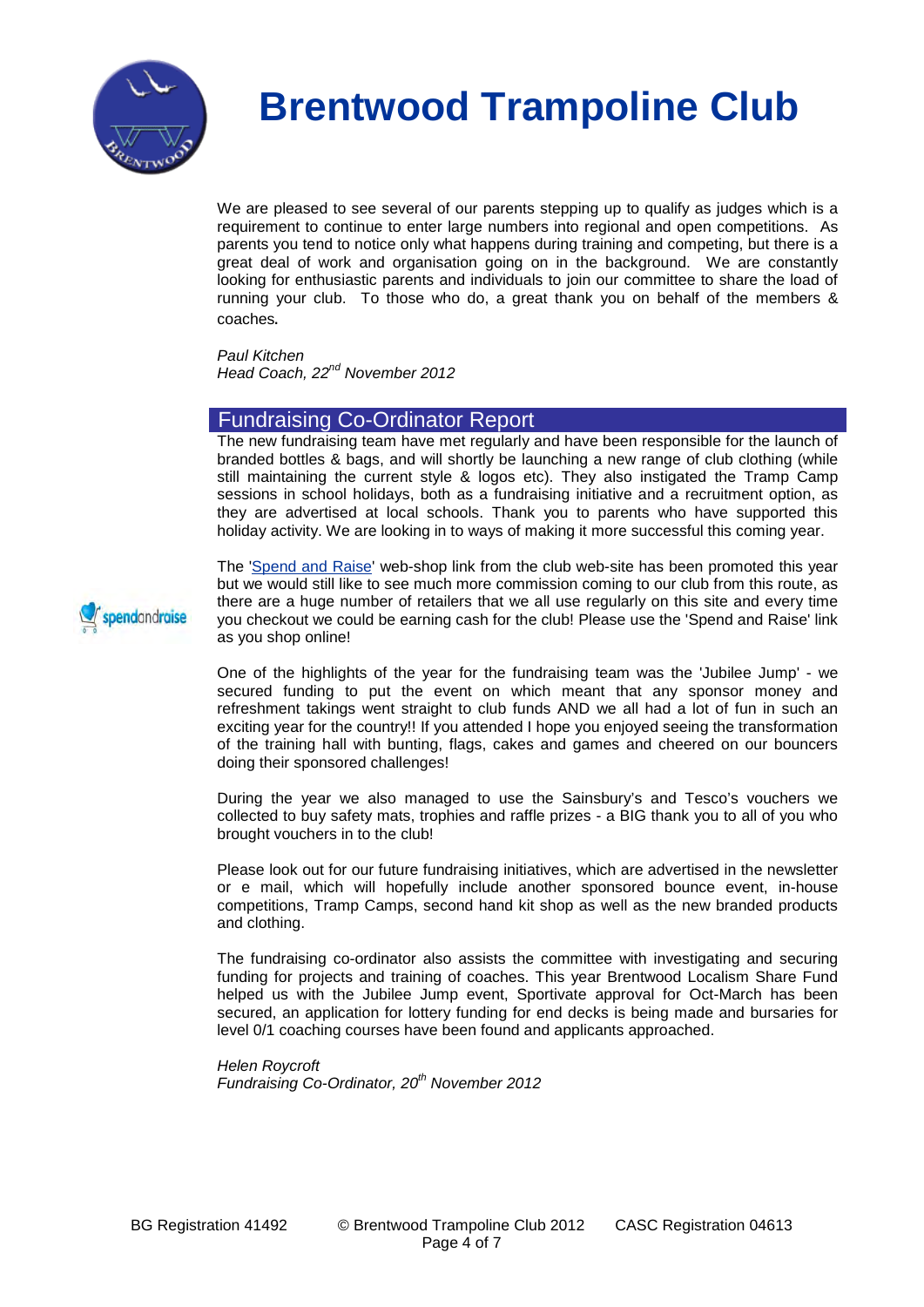

### Volunteer Co-Ordinator Report

Where would the Brentwood Trampoline Club be without its volunteers? Answer?

Nowhere.

We are thankful for our fabulous coaches and amazing jumpers, but behind the scenes are the real heroes of the club.



We have Tracey Toft our secretary grieving a hefty average of over 20 hours a months of her free time (that's half a week's worth of work!), Ange Cremer our treasurer, Nina Gray organising competitions and holiday clubs, Helen Roycroft our fundraising guru, Allison Marshall one of our welfare ladies and the best cake maker around, and the new and very welcome Lisa Sparkes. I can tell you that this year we have the best, most hard working<br>committee ever. Thank you lovely team. You are a pleasure to work with (and drink Thank you lovely team. You are a pleasure to work with (and drink with!)

We have a great team of volunteer judges: Natalie Shade, Charlotte Hussey, Jan Semon-Keene, Rosemary Bramble, Tracey Toft, Angela Cremer, Carole Watson, Ellie Semon Keene. What a difficult job you have. Thank you for the time put into training and at competitions.

We have a crowd of willing parents who we see again and again at events, pulling their sleeves up to help in any way they can. (I hope the sore backs caused by shifting furniture at the Open have all healed!) A special mention for Marie Merritt who brilliantly organises the food and refreshments for our home competitions.

We have parents who are on hand at the start and end of training sessions to set up and strike down the trampolines and mats. You are so valued! Not forgetting all our members who help with this too – many hands definitely make light work.

A special mention and thank you to our active volunteer coaching helpers – Jenny Haywood, Sarah Cravitz and Holly Sedgwick. Your enthusiasm and commitment to the Club is fantastic.

A club like ours needs lots of volunteers and if you are not involved I can honestly say you are missing out. Volunteering helps us to feel involved, it's good to know we are doing out bit and its great socially.

If you would like to join in please see Celia, the Club's Volunteer Co-Ordinator.

*Footnote:* Last but not least our thanks go to Celia – multi-tasking with not one but two roles for the Club as well as pitching in with anything else that needs doing!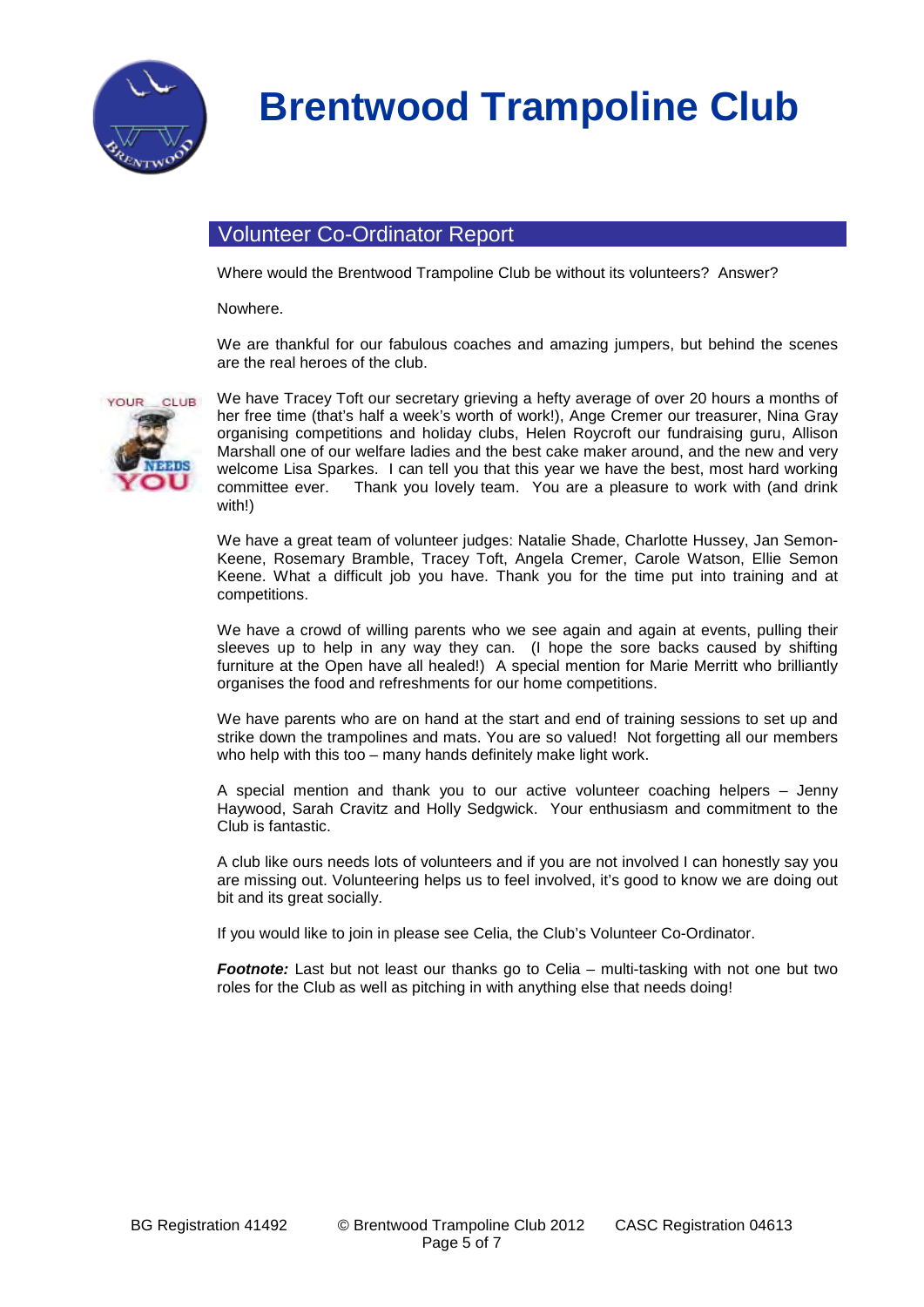

### Jack Petchey Scheme Report



It has been a joy to co-ordinate the Jack Petchey Achievement Award Scheme at our club.

The Achievement Award Scheme enables us recognise, reward and celebrate the achievements of our young people. Jack Petchey wants young people to raise their aspirations, believe in themselves and make a contribution to their society.

Achievement Awards are designed to recognise a wide range of achievement. It is not just about being gifted at trampolining, but about putting the effort in and doing your best. The scheme works well because young people themselves are involved in nominating and selecting the winners.

We are very proud of our nine winners this year:

Georgia Tyrrell, Olivia Watson, Faith Everett, Amy Richardson, Katie Cremer, Ellie Semon-Keene, Alissa Gray, Sarah Cravitz and Emma Heptinstall.

Our Jack Petchey winners chose to spend their funding on, among other things: training mats, leaders training, a club video, a trip to Stubbers and the Christmas party.

This year we also introduced a new club award for our under 11 year olds - The Junior Jumper Award. Our winners during the year were:

> Kendra Sherlock, Maddie Merritt, Ellie Marshall, Sophie Tyrrell, Keira Sparkes, Madalyne Allkins and Ramiyah Kendall.

Congratulations to all our award winners and next year this could be you!

*Celia Badley Jack Petchey Co-ordinator, 20th November 2012*